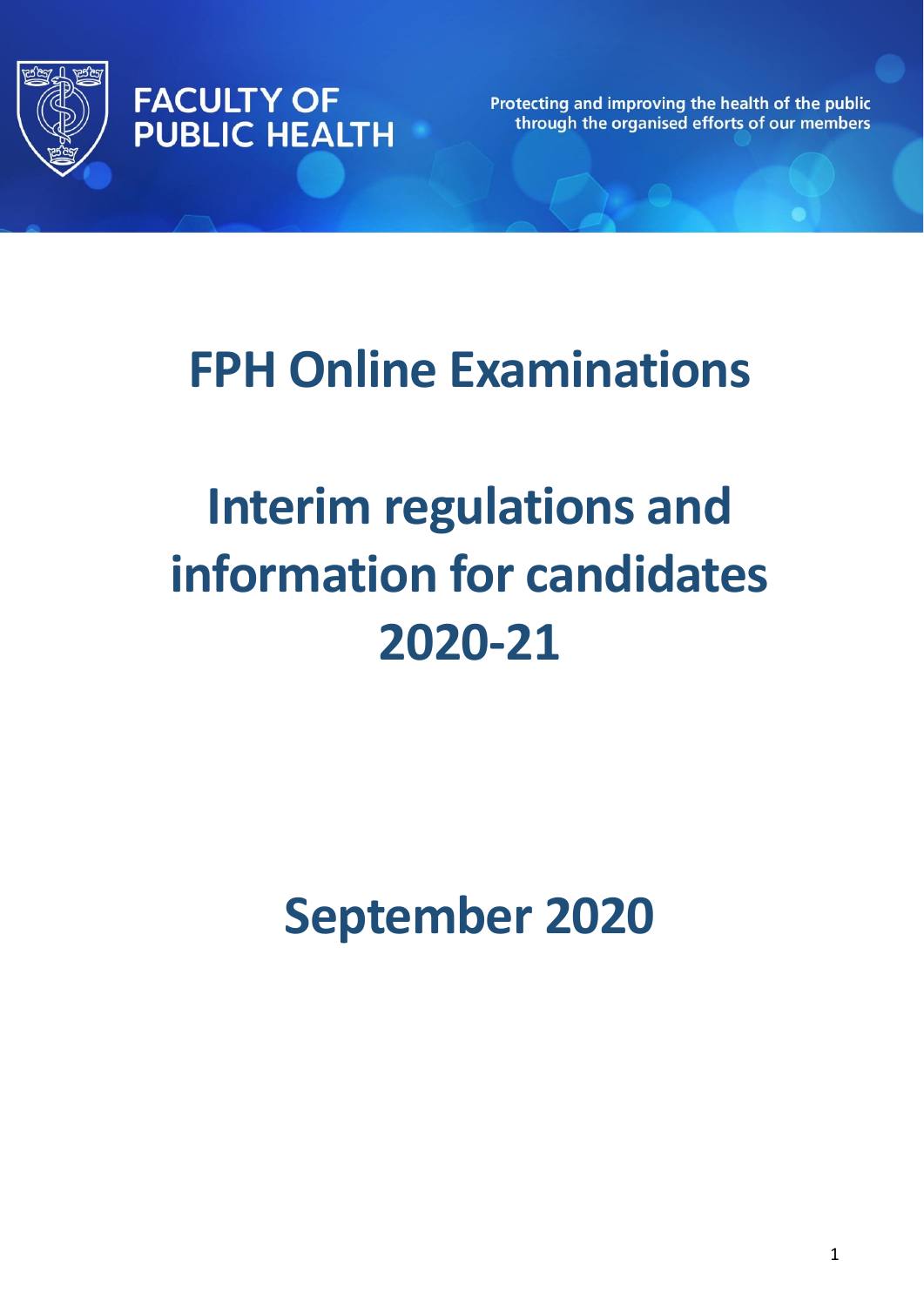## **1. Application of these regulations**

These regulations (the MFPH Online Examination Regulations 2020) apply from 1 September 2020, to the Membership of the Faculty of Public Health Examinations and cover the delivery of both the Faculty of Public Health Diplomate Examination (DFPH) and Final Membership Examination (MFPH), unless stated otherwise, via online platforms.

These regulations should be read in conjunction with the standard [FPH Exam Regulations](https://www.fph.org.uk/media/2866/regulations_v17_2020.pdf) but in the event of any inconsistency these regulations supersede the standard regulations.

The delivery of the online examinations for both the MFPH and the DFPH will replicate the face to face delivery of exams as closely as possible.

Candidates should refer to the FPH website for the most up to date information regarding the exam: [www.fph.org.uk.](http://www.fph.org.uk/) All queries should be sent to [educ@fph.org.uk.](mailto:educ@fph.org.uk)

## **2. Online examinations**

In June 2020 the Faculty of Public Health agreed to migrate its two current membership examinations, the Diplomate and Final Membership exams, to an online format. This decision will be reviewed by the FPH periodically to ensure that standards are maintained.

## **3. Venues for online exams**

The Faculty exams are to be conducted as online proctored exams to be taken in the candidate's chosen location (normally home or workplace) that they feel is suitable for exam conditions. Exam sittings at recognised test centres may also be offered. If a candidate is sitting the exam at a place of their choosing (i.e. a home or work environment) it is their responsibility to ensure that their location is quiet, undisturbed and appropriate for taking a professional examination.

## **4. Prior to the exam**

Candidates will be sent details on how to log into the exam and all candidates are required to log onto the exam platform to check they have a laptop or PC with the appropriate specifications to take the exam and to familiarise themselves with the online exam environment, navigation, functions etc. Any queries with the system should be raised with the FPH office in good time before the exam.

#### **DFPH exam**

Approximately two weeks before the exam candidates will be sent a booking email from TestReach. Candidates must enrol in their exam papers before the deadline specified in that email to be able to sit the exam. Candidates will lose their exam fee if they do not enrol in their exam papers before the specified deadline.

## **5. Admission to online exams**

Proof of identity is required before a candidate will be allowed in to the exam. Candidates are required to show one of the documents listed below as proof of identity at the examination. The document must be original, valid and bear a photograph:

• Passport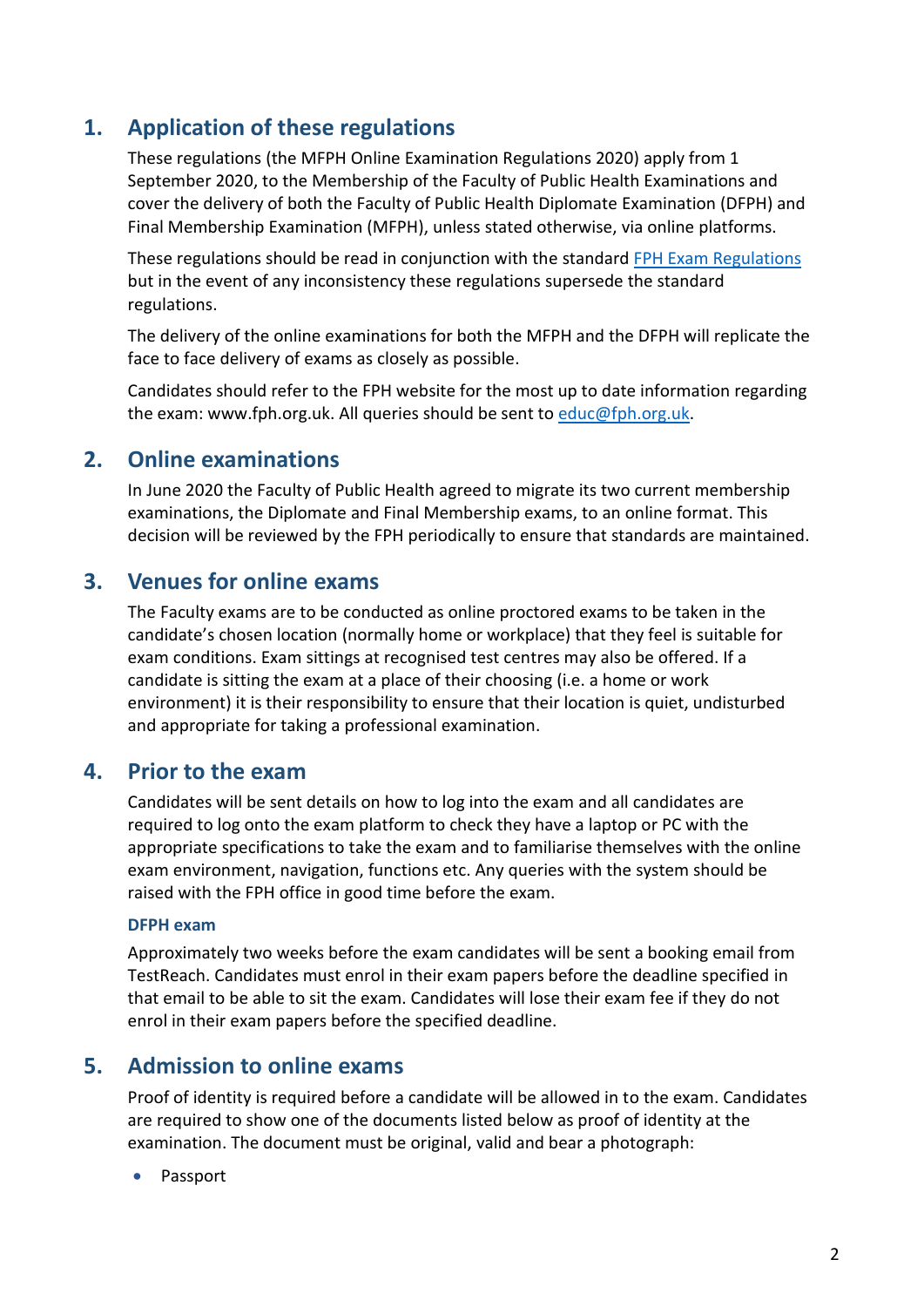- UK Immigration and Nationality Department identification document
- Home Office travel document
- UK driving licence
- EU identity card
- National Identity Card (or Hong Kong Identity Card for Hong Kong candidates)

If the name on the identification document is different from that on the confirmation from FPH offering a place in the examination, original evidence must be provided in good time, that the candidate is the person named in that letter. FPH will accept:

- Marriage/ Civil Partnership certificate or
- A declaration from the awarding body which granted the primary medical qualification, stating that both names relate to the candidate.
- Registered deed poll

If candidates cannot provide one of the documents listed above, or if the proof of identity document does not bear a photograph, they will not be allowed to take the examination. The examination fee will not be refundable under these circumstances.

If you are unable to provide the appropriate ID for your exam please contact the appropriate exams co-ordinator in advance of the exam date.

## **6 Candidate responsibilities: IT systems, data connectivity, undisturbed location**

For any remote/online examination taking place in a candidate's chosen location, it will be the candidate's explicit responsibility to ensure they have the appropriate IT facilities and data connectivity in accordance with the specifications for the relevant examination. Candidates must test their IT systems by checking the websites of the exam providers in good time prior to an examination. Any issues with this should be raised with the Faculty before the day of the exam, so the problem can be investigated.

Candidates need to take all reasonable steps to ensure that they can be seen and heard by the examiner/invigilator for the exam. Failure by the candidate to ensure this will mean the exam attempt is voided and no refund of the application fee will be given.

Also, when choosing an appropriate location in which to sit the examination it is the candidate's responsibility to ensure the location is quiet and undisturbed.

FPH accepts no liability whatsoever in connection with a disrupted or curtailed assessment due to a candidate's inadequate IT equipment/data connectivity.

## **7. Permitted devices for taking the exam**

Candidates are responsible for ensuring they have an appropriate device on which to take to the examination remotely. This will be an appropriately enabled laptop or PC with a keyboard. Mobile devices such as phones, iPads or other tablet or any device with a touchscreen keyboard enabled are not acceptable devices and candidates will not be permitted to take the DFPH or the MFPH exam on such a device. Please note that laptops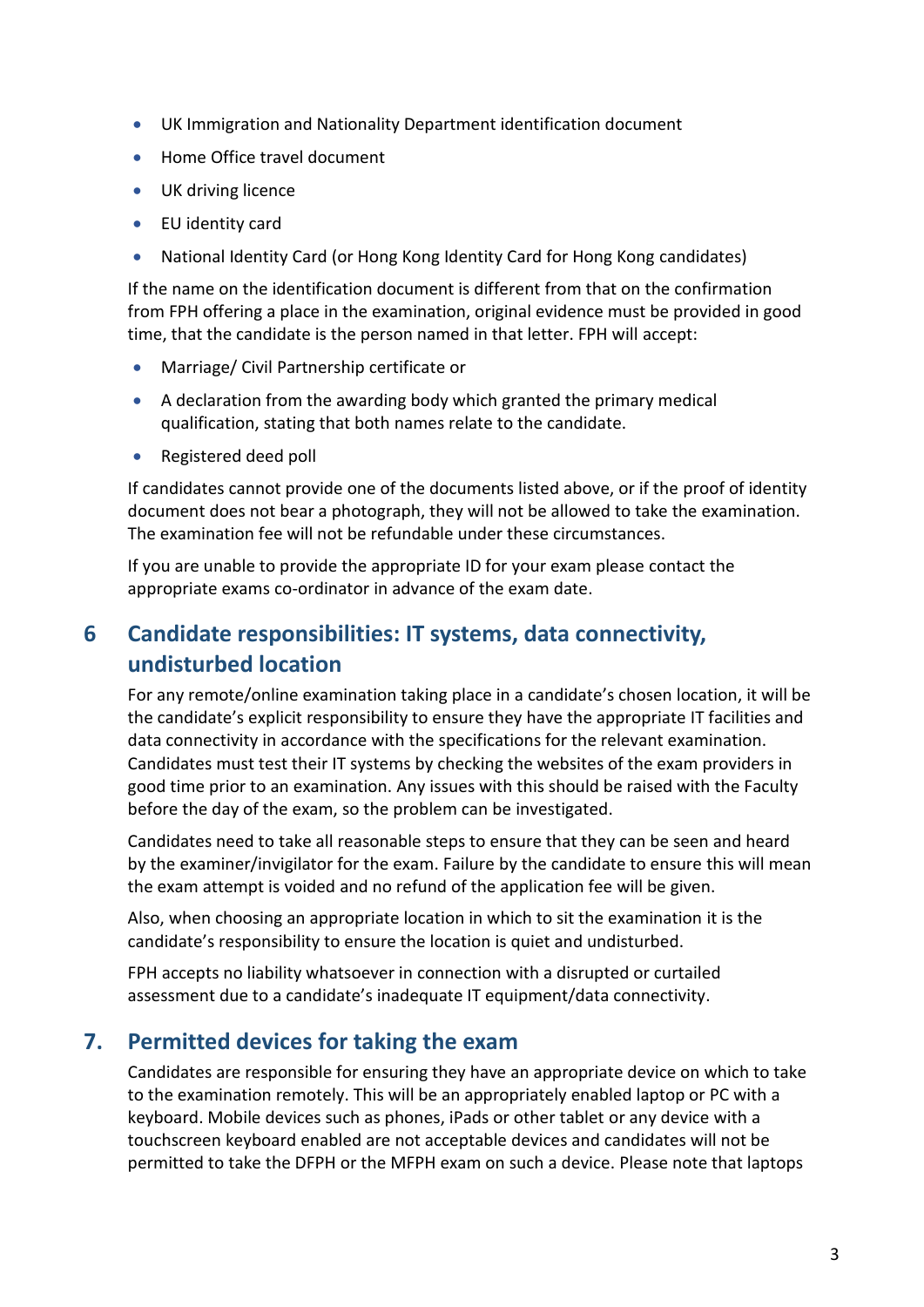with a touchscreen function can be used as long as the touchscreen element can be switched off and a keyboard is used (either on the device or connected via USB or wireless connection).

## **8. Joining the online examination**

#### **DFPH exam**

All candidates must be logged in, have their ID ready to present and be ready to commence the assessment 15 minutes before the start of the examination. In the event that a candidate logs in to the exam later than the allocated start time, it will still be possible to start the exam up to a maximum of 30 minutes after the exam has begun. If a candidate logs in to the exam after this initial 30 minutes has passed, they will not be permitted to sit the exam and refunds will not be provided.

#### **MFPH exam**

All candidates must be logged in to the video conference platform and have their ID ready for registration at least 15 minutes before the candidate briefing is due to start.

Candidates who fail to login at least 15 minutes before the briefing is scheduled to start will not be permitted to sit the exam and a refund will not be provided.

Following the briefing the candidates will need to login into the exam platform. Candidates who fail to login at least 15 minutes before the exam is scheduled to start will not be permitted to sit the exam and a refund will not be provided.

## **9. Exam environment**

It is the candidate's responsibility to ensure they have an environment that complies with the requirements for taking an online examination.

Please note that candidates for both exams should not use PCs with two screens as the platforms have not been developed to deliver to this specification.

If you wish to use a separate screen with your device, please ensure that only one screen is switched on. Please refer to the [FAQs on the website](https://www.fph.org.uk/training-careers/the-diplomate-dfph-and-final-membership-examination-mfph/exam-faqs/) for more details.

For both exams, additional reference materials or study aids are not permitted and should not be present on the candidate's desk (including, but not restricted to, pre-written notes, text books or printed materials.)

#### **DFPH exam**

Candidates are not permitted to have any other electronic devices (including, but not restricted to, phones, tablets, smart watches, recording devices, headphones, earpieces etc.).

Candidates are permitted to use a basic timer. This device should not have any other functionality. It is not possible to use a phone or another device as a timer. Invigilators will check this on beginning the exam.

The candidates should not have any notes or any materials to take notes for the DFPH Exam. However, candidates will be allowed to use a single-sided A3 or A4 whiteboard to make notes during the exam. Please ensure that you have a working erasable pen (with eraser). Leaving the room to access another pen/eraser will not be permitted.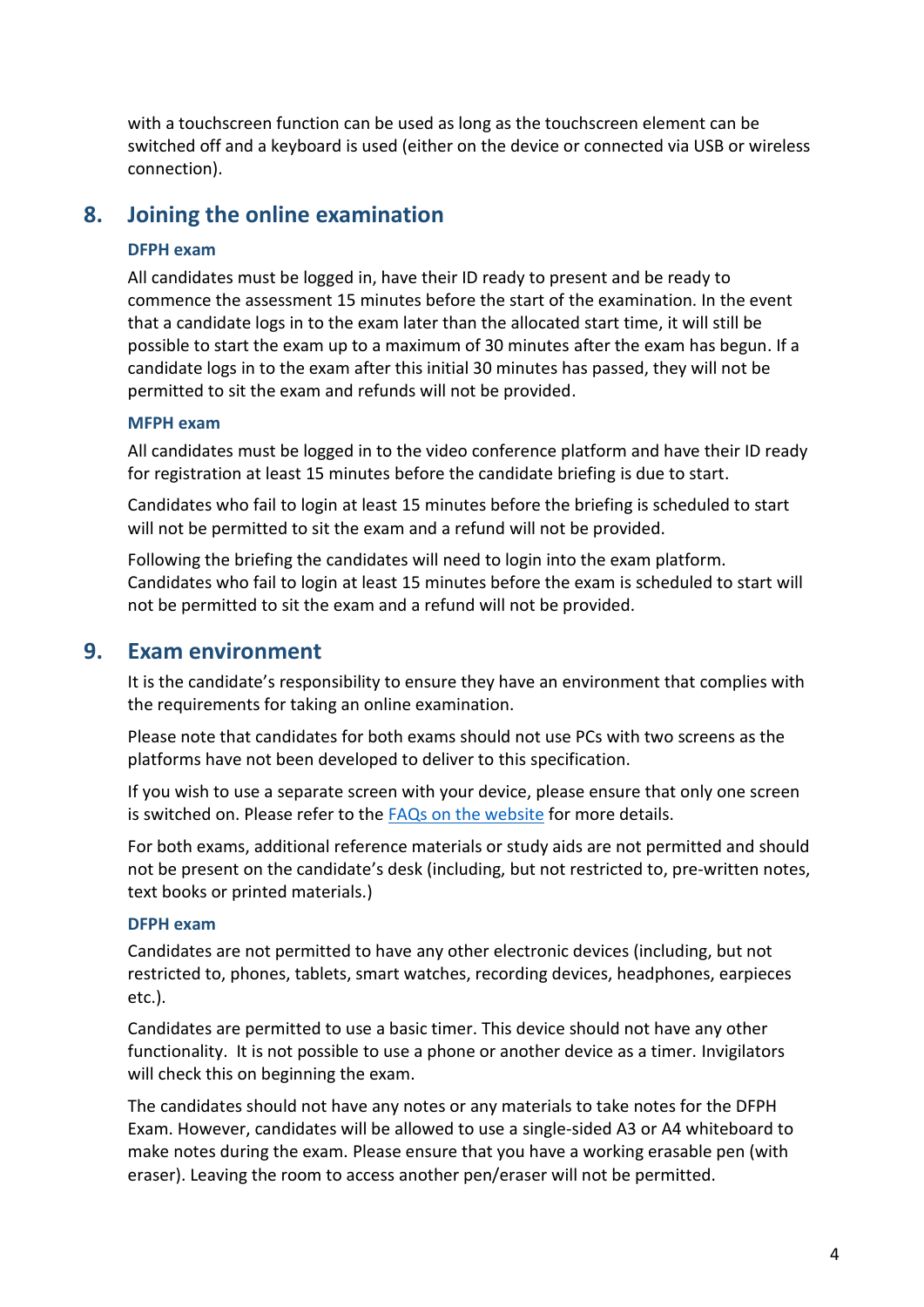Candidates are not permitted to speak aloud during the exam unless this has been requested and approved due to a request for an adjustment.

Candidates are allowed to bring a snack and water for the exam. Please note that food/water must be in clear packaging otherwise the invigilator will ask them to remove it from the room.

In the event of a disruption such as a second person entering the room the candidate should quickly ask them to leave. Failure do so may be grounds for a misconduct issue see Section 14.

Smart watches should be kept in a separate room. Phones should be left out of reach and turned off before the exam has begun. They should only be used to show the invigilator the environment if required or if there is a problem in connecting to the exam or rejoining the exam in the event that connection is lost completely. In all other circumstances they should be used in the event of emergencies only. Failure do so may be grounds for a misconduct issue (see Section 14).

Candidates will be asked to scan the room in which they are taking the exam with their webcam to confirm there are no prohibited materials or devices in the room. If the candidate is unable to scan the room, the invigilator may ask the candidate to use the camera on their phone or a mirror. If the candidate is unable to do this the invigilator will record this in their report. Candidates may also be asked to demonstrate that they have no hidden devices on their person, for example by rolling up sleeves to show any watches.

The whole desk area surrounding the PC/laptop must be clear of materials (in all directions). The only device candidates are permitted to use are their own **simple, nonscientific, non-programmable calculator**. Invigilators will verify that the calculator matches this specification upon registration to the exam. There will also be a simple (nonscientific) calculator provided on the online platform. Please ensure that your calculator is working before the exam. You will not be permitted to leave the room to access additional equipment during the exam.

#### **MFPH exam**

Headphones or headsets are permitted so that candidates can ensure that they are able to clearly hear examiners/role player.

Candidates are also permitted to use a basic timer. This device should not have any other functionality. It is not possible to use a phone or another device as a timer.

Materials for making notes, for example pens and blank sheets of paper, are allowed for this exam. Notes should be destroyed while observed by the invigilator at the end of the exam.

Candidates are allowed to bring a snack and water for the exam. Please note that food/water must be in clear packaging otherwise the invigilator will ask them to remove it from the room.

In the event of a disruption such as a second person entering the room the candidate should quickly ask them to leave. Failure do so may be grounds for a misconduct issue see Section 14.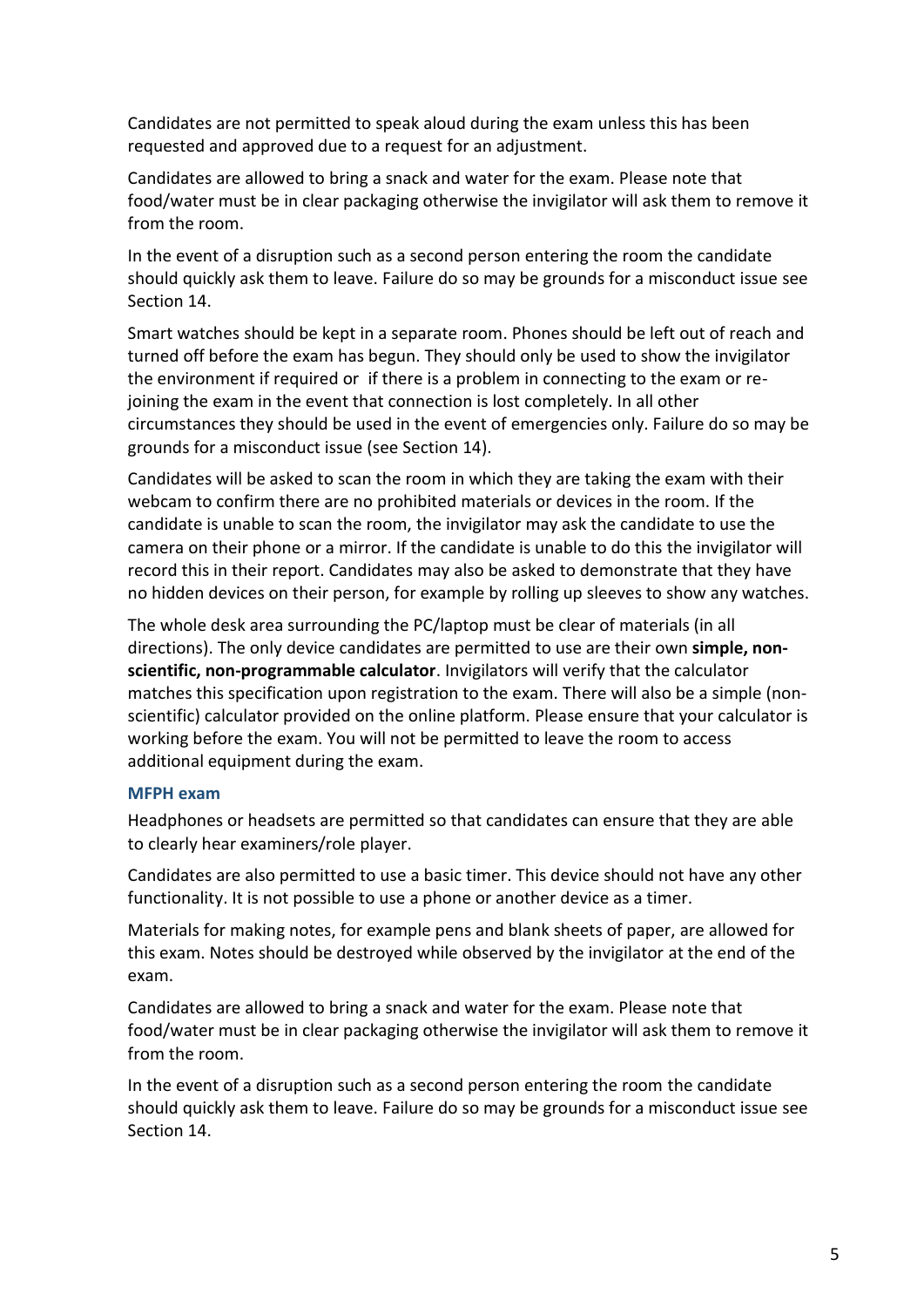Phones should be placed out of reach and used only to make contact with FPH before the exam has begun and in emergencies only. Smart watches should be kept in a separate room. Failure to adhere to these rules may be grounds for a misconduct issue, see Section 14.

The whole desk area surrounding the PC/laptop must be clear except for materials listed above.

## **10. Invigilation of remote examinations**

All FPH online exams will be remotely invigilated as such candidates should try to ensure that they sit with a wall behind them to both facilitate the remote invigilation process and ensure security of the exam. It is important to ensure that your image is clear and is not obscured by either too much or too little light in the room.

#### **DFPH Exam**

All candidates will be connected to a live invigilator at all times, and candidates will be monitored through their webcam and microphone, which must be in good working order. Speakers are also required so that the invigilator is able to communicate with candidates. By agreeing to these regulations candidates are giving agreement to be filmed (see Section 13).

#### **MFPH Exam**

All candidates will be connected to a live invigilator during their time in the preparation station and will be monitored through their webcam and microphone, which must be in good working order. Speakers or headphones are also required so that the invigilator is able to communicate with candidates. By agreeing to these regulations, candidates are giving agreement to be filmed, see Section 13.

## **11. Bathroom breaks**

#### **DFPH Exam**

Candidates will be permitted to take one bathroom break of a maximum of 5 mins for each paper that they are taking of the exam. They should notify the invigilator who will record this for the invigilator report. The invigilator may ask to do another check to ensure that prohibited material have not been brought into the room. Please note that the clock will not be stopped for bathroom breaks so candidates will lose this time from their exam.

If a candidate is taking the exam over a 3 hour period, typically because of a reasonable adjustment request, they will be allowed 2 bathroom breaks, of a maximum of 5 mins each. Please note that the clock will not be stopped for bathroom breaks so candidates will lose this time from their exam.

#### **MFPH Exam**

Candidates will be permitted a bathroom break of a maximum of 5 mins between the briefing and the start of the exam.

During the exam a candidate will be permitted to take a bathroom break however this is strongly discouraged. They should notify the invigilator who will record this for the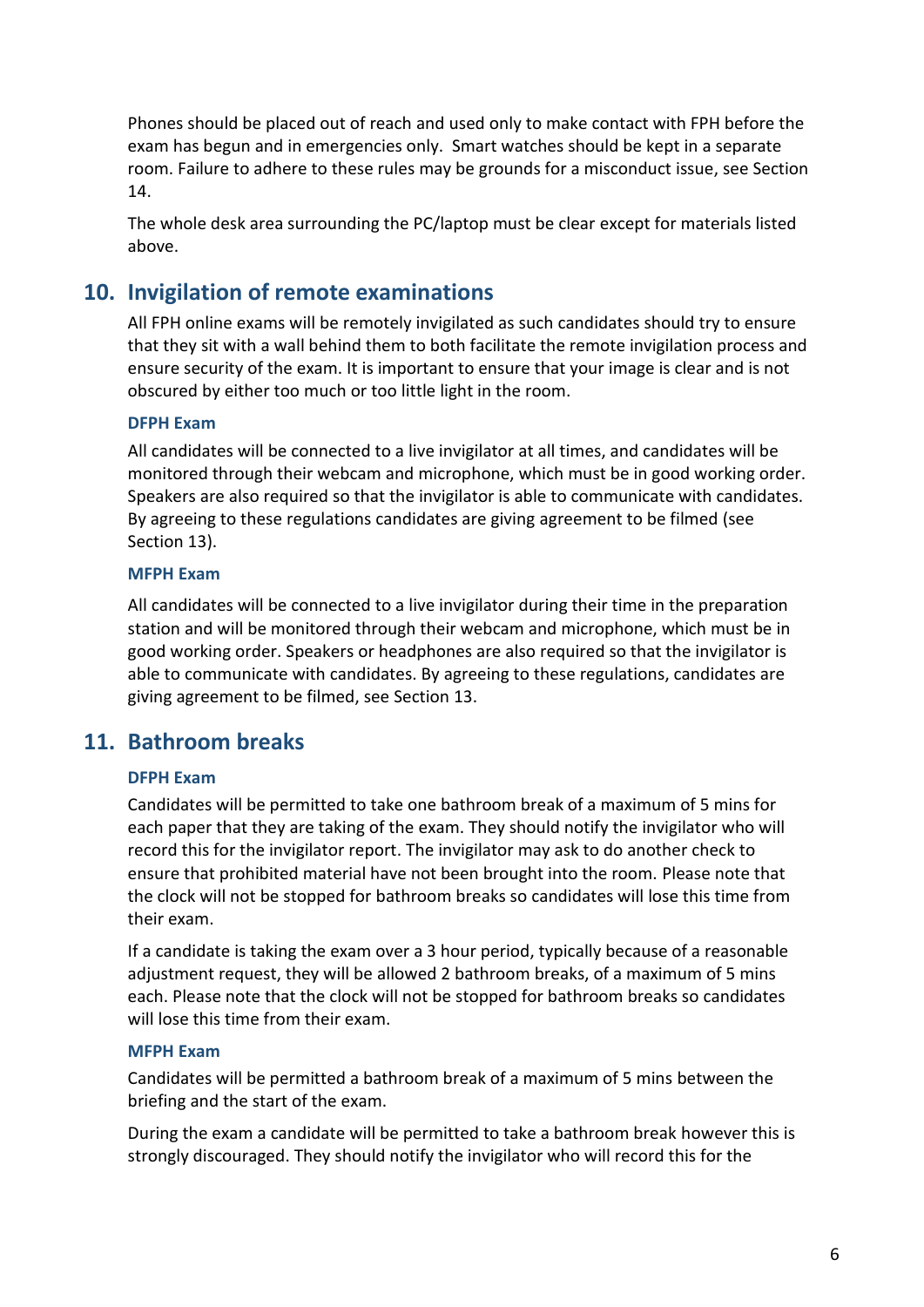invigilator report. Please note no additional time will be provided for candidates who take bathroom breaks.

## **12. Loss of connectivity during the exam**

In the event of an examiner/invigilator losing connection or not being able to view/hear a candidate properly, they will notify the candidate, where possible, and this will be captured on the examiner/invigilator's report.

#### **DFPH Exam**

If a candidate's internet connection drops completely, the exam platform will try to resume a connection for 10 minutes. The test will resume as normal if resolved in this time. If the connection is not resumed in 10 minutes, the candidate should contact the software provider immediately. Failure to contact the software provider within 15 minutes of the loss of connection will mean that the candidate is not allowed to re-join the exam.

If the candidate's connection drops completely for more than 10 minutes again, they will not be allowed re-join the exam. If the candidate believes that loss of connectivity was beyond their control, they should submit an Extenuating Circumstance application, see Section 16.

Candidates should report any incidents and issues to their TestReach invigilator during the exam. Once the exam is complete, candidates must inform FPH of any significant issues/incidents they experienced as this may not be done by TestReach.

#### **MFPH Exam**

If a candidate's internet connection fails for less than 4 minutes during a preparation station, they should inform the invigilator and the examiner in the relevant station. The invigilator for the preparation station will record this as part of their report. If a candidate's internet connection fails for less than 4 minutes during an examination station, the examiner will record this as part of their report.

No additional time will be granted for the candidate in these circumstances.

If a candidate's internet connection fails for more than 4 minutes, during a preparation station or examination station, then the candidate will not be permitted to complete the exam and the attempt will be voided.

Please note that any candidate that has been granted a reasonable adjustment of extra time, will receive the proportional equivalence in terms of the time they will be permitted to be disconnected from the exam.

If the examiner or role-players connection fails for less than 4 minutes during an examination station then the examiner will include this as part of their report.

No additional time will be granted for the candidate in these circumstances.

If the examiners or role-players internet connection fails for more than 4 minutes, during an examination station, then the candidate will not be permitted to complete the exam and the attempt will be voided. The candidate will then receive a place at the next available sitting without charge.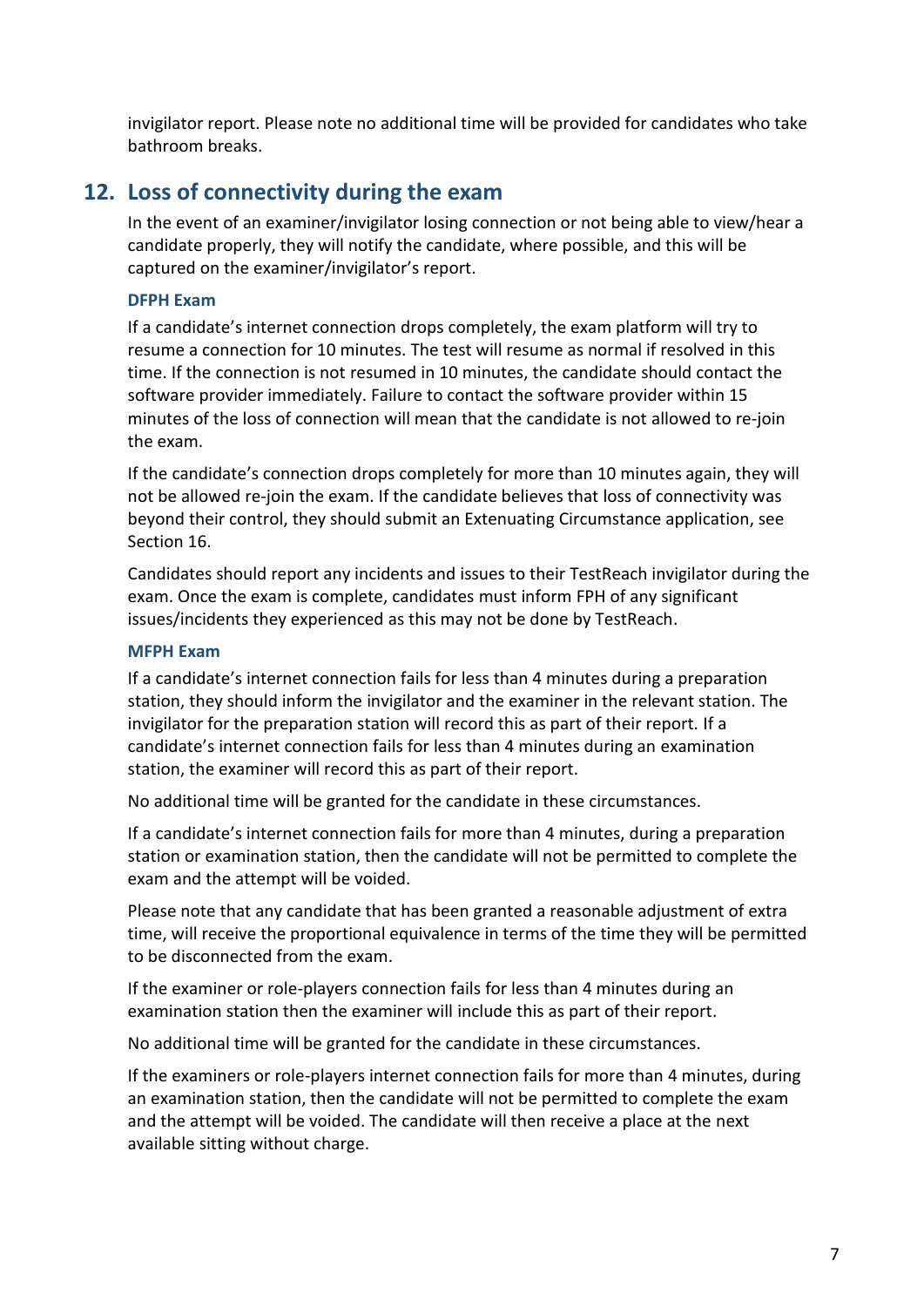If in any one station the candidate, examiner and/or role player experience a combined loss of internet connection of more than 4 minutes in total, then the exam attempt will be voided. In this instance, if the candidate believes that the loss of their internet connection was beyond their control they should submit an Extenuating Circumstance application, see Section 16.

If a candidate experiences an internet connection failure for any period of time for 2 or more stations, preparation or examination, then the exam attempt may be voided. This includes internet connection failures on the part of the candidate, examiner or role-player or any combination of these. In this instance, if the candidate believes that this was beyond their control they should submit an Extenuating Circumstance application, see Section 16.

## **13. Recording of Exams**

Candidates should not record their exam attempts for any purposes for either DFPH or the MFPH exam. This will be deemed misconduct and any candidate suspected of this during a sitting will be expelled from the examination and their attempt voided.

#### **DFPH Exam**

It is important to note that remote examination attempts will be recorded for later review should there be any concerns about a candidate's conduct. By agreeing to these regulations, candidates are consenting to be filmed for the exam.

These recordings will be retained and deleted 60 days after the date of the exam sitting in accordance with current data protection laws.

The candidate will not be able to request a copy of the recording so that we can ensure exam question security.

#### **MFPH Exam**

Please note that this exam maybe recorded by the Faculty for internal training purposes. By agreeing to these regulations candidates are consenting to be filmed for the exam.

These recordings will be retained in accordance with current data protection laws, with candidates' identities being anonymised if used for training purposes. If not retained, the recordings will be deleted within 60 days of the exam. The candidate will not be able to request a copy of the recording in order for the Faculty to ensure exam question security.

## **14. Misconduct**

The invigilator may stop any candidate suspected of misconduct and issue a warning during the examination, and if necessary expel the candidate from the examination. Failing to follow instructions of examiners and invigilators may be grounds for a misconduct issue.

Examples of moderate offences include:

- A second person accidentally entering the room.
- Leaning out of view of the camera.

Examples of serious offences include: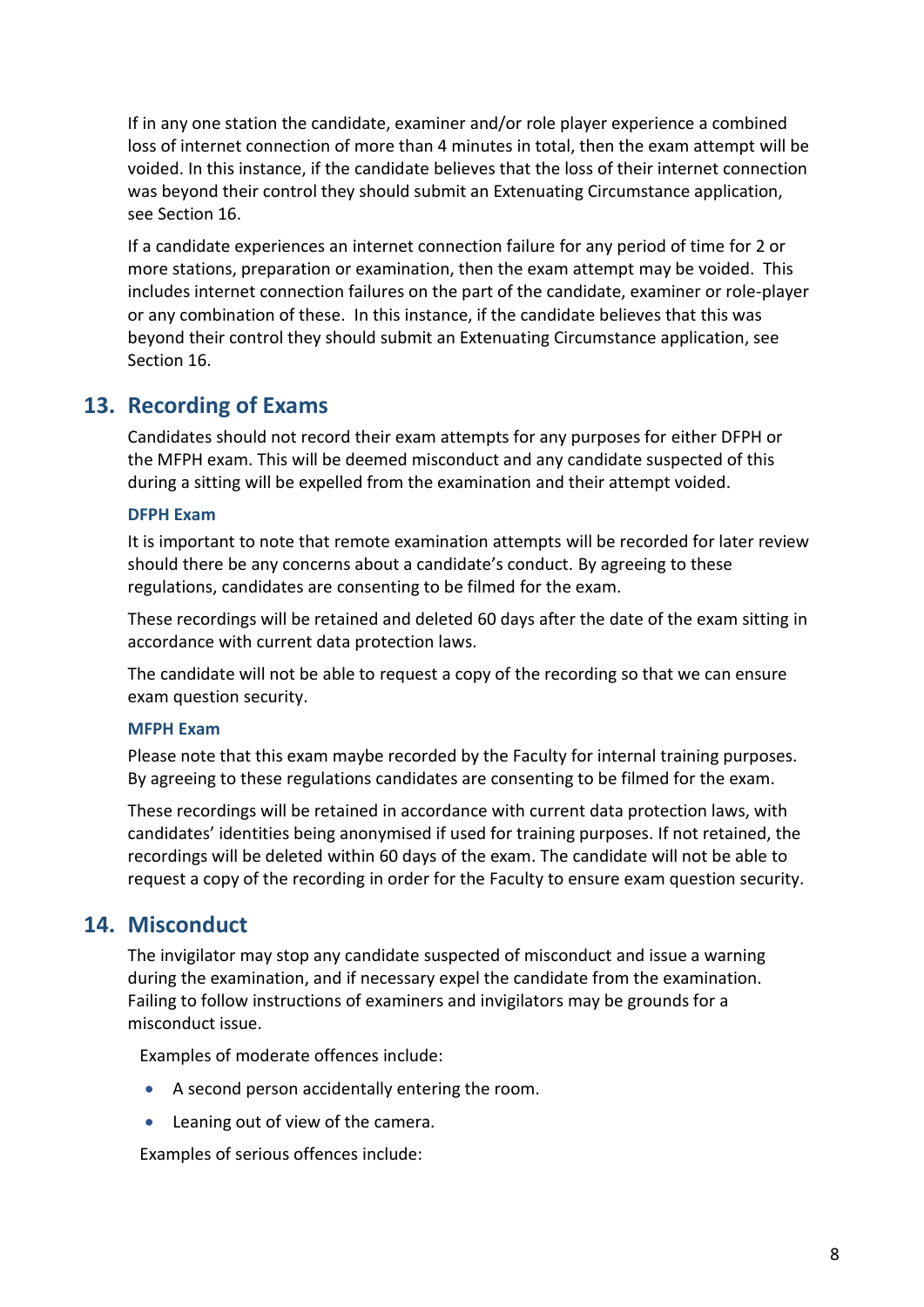- Answering a ringing phone (unless you are making contact with TestReach/the FPH Exam team due to a complete loss of connection). Please ensure that phones should be switched to silent mode before the exam begins to avoid risk of disturbance;
- Possession of or consulting any prohibited items in the examination environment, such as textbooks and websites;
- Helping or receiving help from another candidate; and
- Writing down or attempting to capture any details of the exam questions for use outside of the exam.

The DFPH exam will be invigilated by remote online invigilators. A full list of the infringement levels that will be followed by invigilators can be found at the end of this document (please see Appendix I).

Candidates committing these offences or any other activity that may be deemed to constitute professional or academic misconduct will be reported to examination officers and the FPH Education and Training Department. All incidences will be investigated in accordance with the FPH Examinations Misconduct Policy and Procedure, and if found to have engaged in misconduct candidates may have their examination result declared invalid and their name reported to their professional regulatory authority, and (if on a UK training scheme) to that training scheme as well.

## **15. Completing the exam**

If a candidate fails to complete and submit their assessment for either exam this would still count as an attempt and no refund will be issued.

#### **DFPH Exam**

When the time limit for the exam has expired candidates will be prevented from amending their answers. Candidates choosing to complete the exam before the allotted time and submitting their answers early will be logged out of that particular exam and will not be able to log back to amend their answers.

#### **MFPH Exam**

All candidates will need to remain at their last station and visible to the invigilator until instructed that they may log out of the platform**.**

Once the candidate has completed the final examination station for their exam they will need to log out of the platform and the exam will then be completed. If the candidate deliberately logs out before completing their final examination station they will be deemed to have finished the exam and will not be allowed to log back in.

### **16. Extenuating circumstances**

Candidates who are 'fit to sit' on logging into the exam but become unwell during the exam (or experience another extenuating circumstance) should inform their online invigilator/examiner as soon as possible, during the exam or the Faculty following the exam. This will then be included in a report for the Exam Board.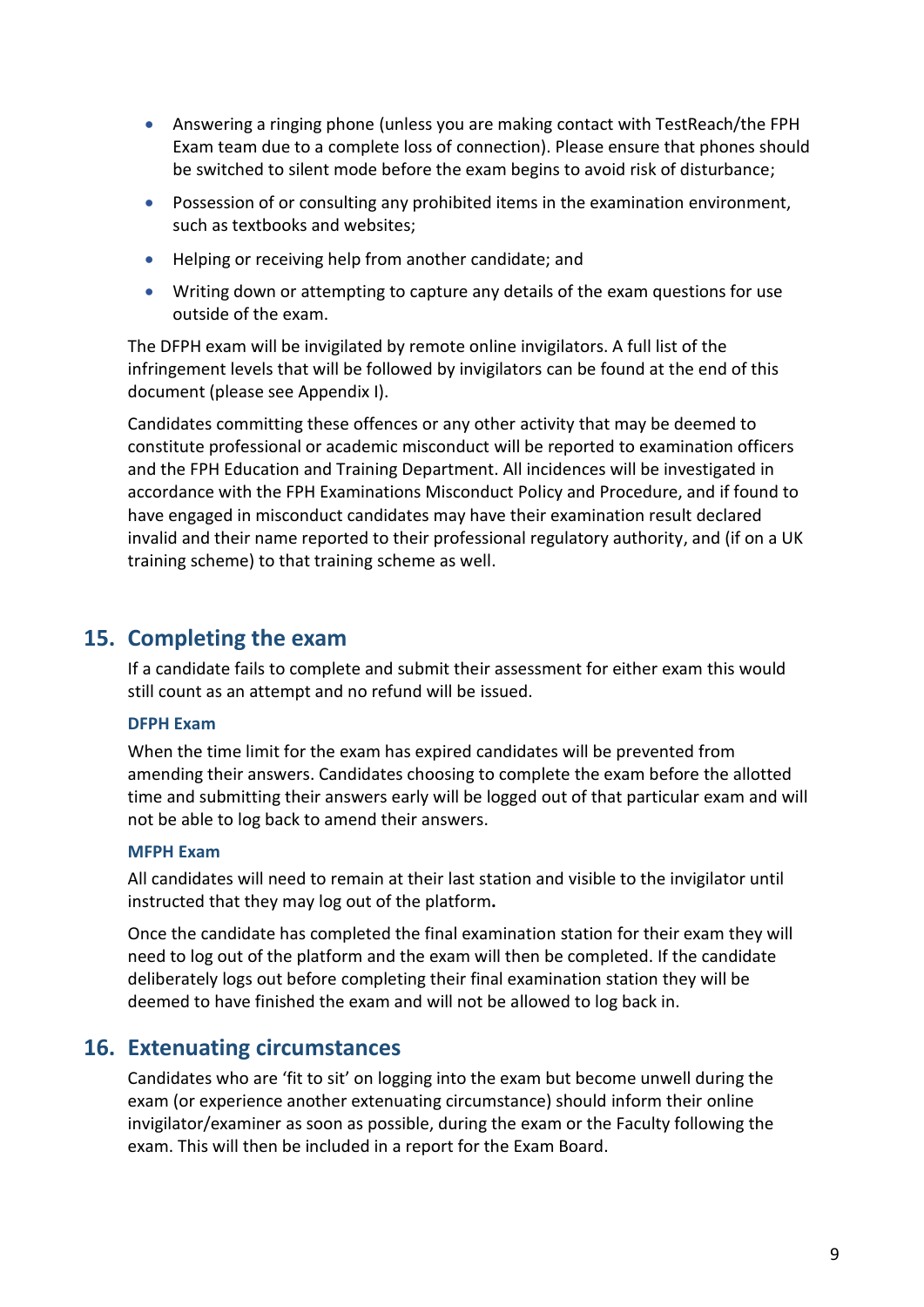Please note that if the candidate wishes to continue the examination and subsequently submits an application for [extenuating circumstances,](https://www.fph.org.uk/training-careers/the-diplomate-dfph-and-final-membership-examination-mfph/useful-information-relating-to-both-examinations/) a successful application will normally result in their attempt being discounted whatever the outcome of their result.

Please note that this policy will only be deviated from in exceptional circumstances. Instances of exceptional circumstances will be managed on a case by case basis.

Examples of such incidents can be found in the [Extenuating Circumstances Policy.](https://www.fph.org.uk/training-careers/the-diplomate-dfph-and-final-membership-examination-mfph/useful-information-relating-to-both-examinations/)

#### **Fire alarms or other emergencies**

If a fire alarm sounds before the exam has begun, please contact FPH once safely outside the building. Depending on timing, it may be possible to allow late entry into the exam.

If the fire alarm sounds during the exam please alert your invigilator immediately, if possible, and contact FPH as soon as you are safely outside the building. It will normally not be possible to allow candidates to re-join the exam. This is due to both the security of the exam and the time lost during the exam.

#### **Loss of connectivity**

If internet connectivity is lost during the exam and this was beyond the candidates control this could be considered an extenuating circumstance. The candidate would need to submit an Extenuating Circumstance form and provide a statement explaining the steps they took to re-establish connection with the exam and any additional evidence to support their claim. Applications would then be assessed on a case by case basis.

If the candidate can demonstrate that loss of connection was demonstrably out of their control then FPH may allow them to sit the examination at the next possible opportunity at no charge and the exam attempt may also be discounted.

## **17. Amendment of these regulations**

These interim regulations may be amended from time to time, and candidates will be made aware of changes prior to sitting any examination.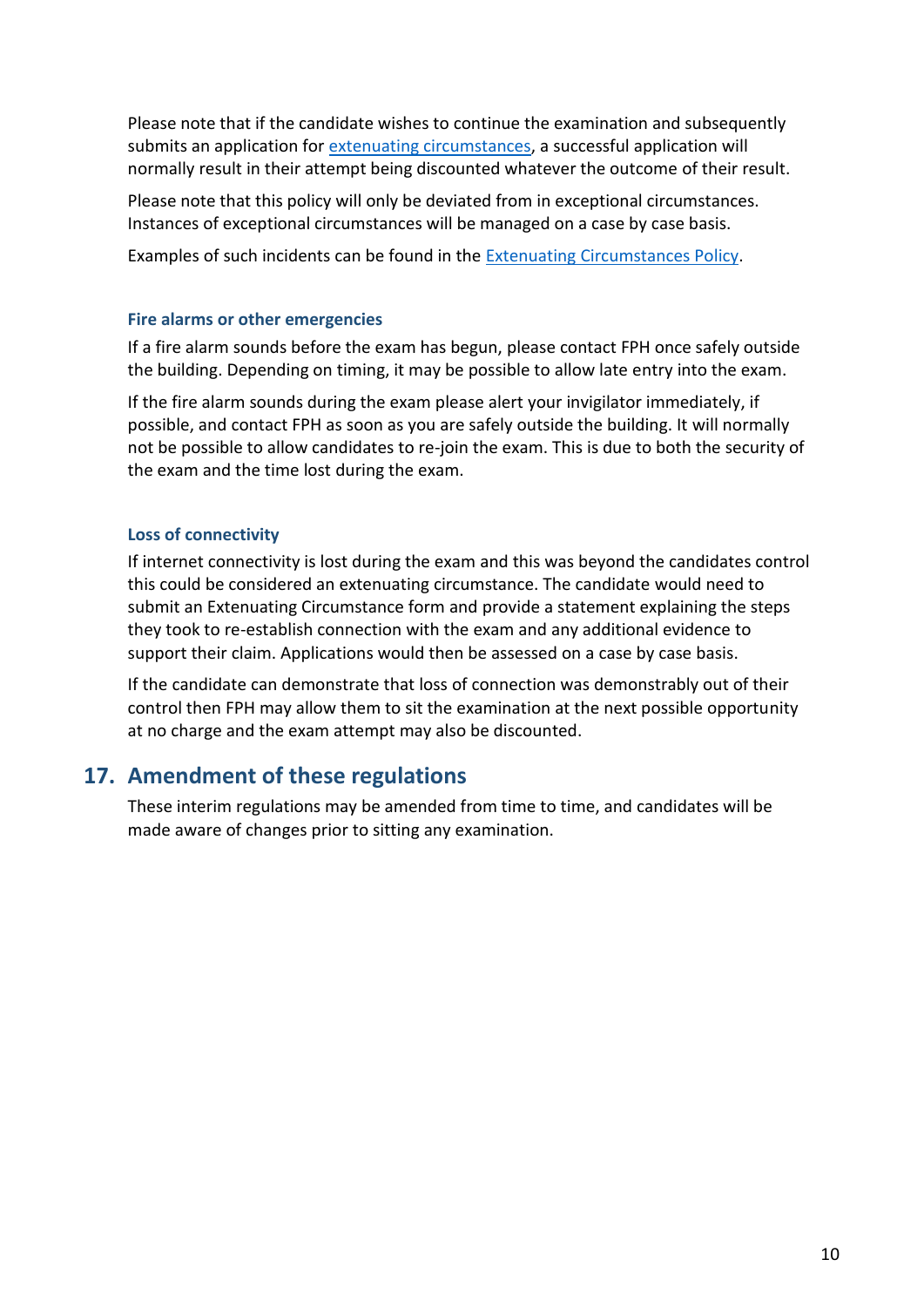## **Appendix I: Infringement levels for the Diplomate Examination (DFPH)**

#### **Minor infringements**

A Minor Infringement is one that is deemed a low-level exception. Minor Infringements may not compromise the test and can be rectified immediately, however, all minor infringements are logged.

- Leaning out of view of the camera.
- Commencing hand movements that could be interpreted as sign language.
- Glancing at other areas of the room that the supervisor cannot see (in this instance prior to raising an infringement the invigilator will query the candidate and ask the candidate to pan the room and in particular that area to check).
- Behaving in an unsuitable manner to the supervisor.

#### **Major Infringements**

A Major Infringement is one that is deemed as misconduct. Candidates would be asked to stop the behaviour immediately and this will be recorded for FPH to review and if necessary take action on completion of the exam.

- Accessing a scientific or programmable calculator.
- Failing to show the invigilator that the whiteboard has been cleared at the end of the exam.
- Reading the questions aloud or talking during the exam other than to the invigilator.
- Leaving the desk to visit the bathroom without alerting the invigilator.
- Absence from exam for longer than five minutes when leaving the exam to visit the bathroom.
- Writing on paper (or any other material other than an A3 or A4 whiteboard that has been declared at the start of the exam).
- Referring to any material or information outside of the TestReach exam canvas. This includes textbooks, study aids, notes/paper.
- Accessing (or trying to access) another site / document when online.
- Attempting to capture exam content taking a screenshot, taking a photo of the screen with another device, copying questions down, reading aloud, recording these on another device.
- Not agreeing or responding to the validation questions asked by the invigilator.